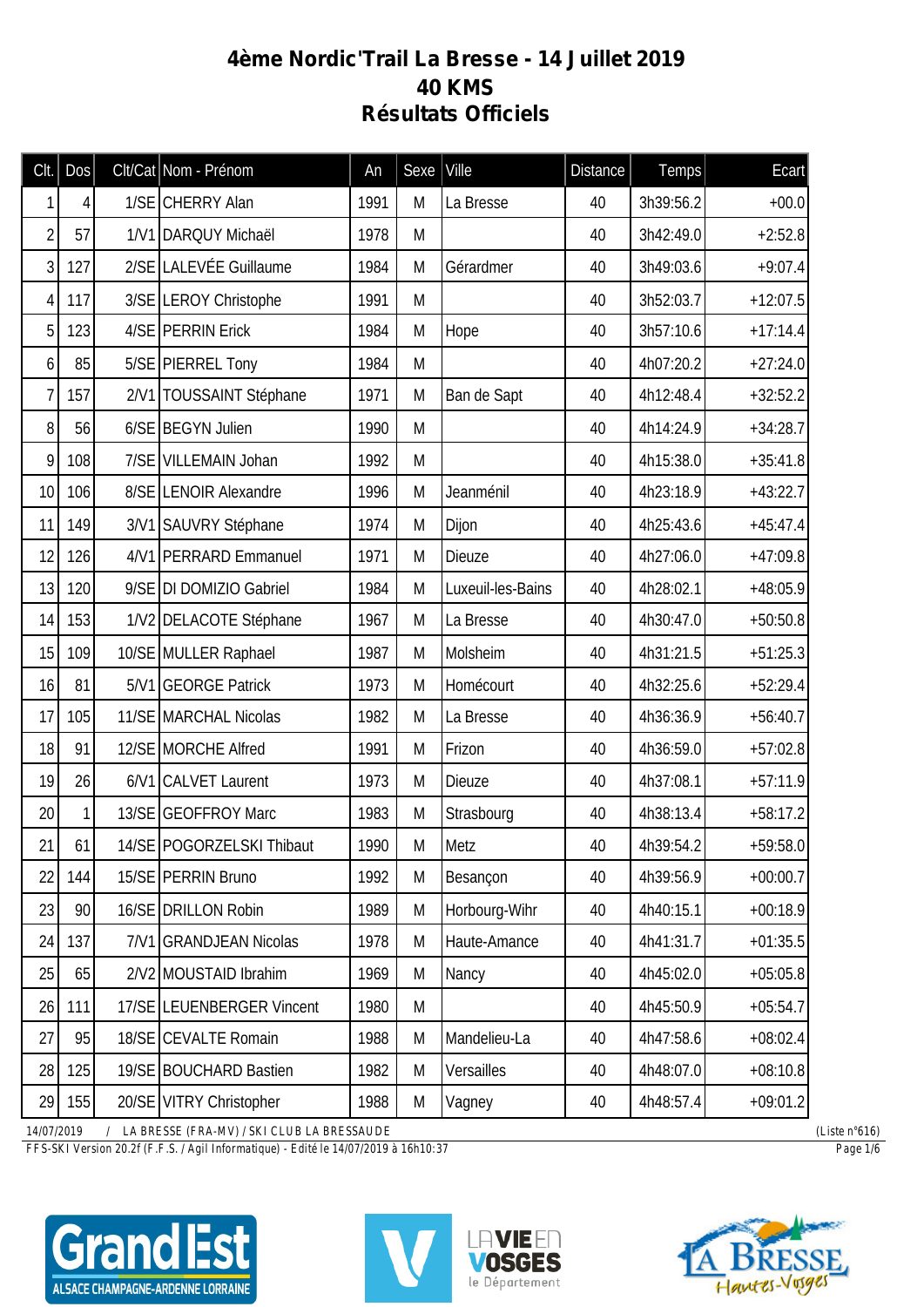| Clt. | Dos | Clt/Cat Nom - Prénom       | An   | Sexe | Ville         | <b>Distance</b> | Temps     | Ecart      |
|------|-----|----------------------------|------|------|---------------|-----------------|-----------|------------|
| 30   | 70  | 21/SE CUGIER Fabien        | 1980 | M    | Creutzwald    | 40              | 4h49:50.1 | $+09:53.9$ |
| 31   | 156 | 8/V1 POTOSKI Joseph        | 1976 | M    | Saint Max     | 40              | 4h50:01.5 | $+10:05.3$ |
| 32   | 60  | 9/V1 SIGIEZ Thomas         | 1979 | M    | Metz          | 40              | 4h52:19.0 | $+12:22.8$ |
| 33   | 31  | 10/V1 FILICIAK Benoit      | 1974 | M    | Nilvange      | 40              | 4h52:51.6 | $+12:55.4$ |
| 34   | 161 | 11/V1 FRANCOIS Claude      | 1971 | M    | Xertigny      | 40              | 4h52:52.7 | $+12:56.5$ |
| 35   | 64  | 22/SE RESTA Sebastien      | 1982 | M    | Heillecourt   | 40              | 4h55:44.7 | $+15:48.5$ |
| 36   | 52  | 12/V1 LEUVREY Julien       | 1979 | M    |               | 40              | 4h58:06.5 | $+18:10.3$ |
| 37   | 113 | 23/SE GRILLOT Ludovic      | 1983 | M    | La Vernotte   | 40              | 4h58:58.4 | $+19:02.2$ |
| 38   | 138 | 24/SE WURTZ François       | 1989 | M    | Nancy         | 40              | 5h00:17.5 | $+20:21.3$ |
| 39   | 101 | 13/V1 DESPRES Christophe   | 1972 | M    | Girancourt    | 40              | 5h01:40.5 | $+21:44.3$ |
| 40   | 107 | 14/V1 GALLIOT Guillaume    | 1974 | M    |               | 40              | 5h02:16.5 | $+22:20.3$ |
| 41   | 102 | 25/SE CYPRIEN Thomas       | 1996 | M    | Strasbourg    | 40              | 5h02:44.6 | $+22:48.4$ |
| 42   | 22  | 15/V1 DIEUDONNÉ Stéphane   | 1974 | M    | Manom         | 40              | 5h03:51.4 | $+23:55.2$ |
| 43   | 162 | 16/V1 GRANDGIRARD Arnaud   | 1971 | M    | Gérardmer     | 40              | 5h04:14.0 | $+24:17.8$ |
| 44   | 112 | 1/V1 COLLENNE Daniele      | 1971 | F    | Nancy         | 40              | 5h05:28.3 | $+25:32.1$ |
| 45   | 99  | 17/V1 BELLI Gianni         | 1978 | M    |               | 40              | 5h05:29.7 | $+25:33.5$ |
| 46   | 89  | 18/V1 BERNOT Franck        | 1979 | M    |               | 40              | 5h07:01.9 | $+27:05.7$ |
| 47   | 35  | 26/SE WELSCH Jean-Baptiste | 1991 | M    | Saint-Ouen    | 40              | 5h10:44.4 | $+30:48.2$ |
| 48   | 104 | 3/V2 AUBRY William         | 1963 | M    | Riaucourt     | 40              | 5h11:13.5 | $+31:17.3$ |
| 49   | 84  | 19/V1 FERRY Eric           | 1972 | M    | Natzwiller    | 40              | 5h13:24.2 | $+33:28.0$ |
| 50   | 136 | 20/V1 RICHARD Sébastien    | 1974 | Μ    | Nancy         | 40              | 5h15:15.2 | $+35:19.0$ |
| 51   | 5   | 21/V1 MAUGENDRE Richard    | 1971 | M    | Saint-Bresson | 40              | 5h16:05.4 | $+36:09.2$ |
| 52   | 163 | 22/V1 GUIMBERT Julien      | 1978 | M    | Saint Nabord  | 40              | 5h17:58.2 | $+38:02.0$ |
| 53   | 150 | 1/SE COURONNE Marie        | 1981 | F    | Faucompierre  | 40              | 5h19:00.3 | $+39:04.1$ |
| 54   | 21  | 4/V2 RICHARD Stephane      | 1967 | M    | Delémont      | 40              | 5h19:18.8 | $+39:22.6$ |
| 55   | 76  | 27/SE HIRSCH Benjamin      | 1991 | M    | Nancy         | 40              | 5h21:35.3 | $+41:39.1$ |
| 56   | 159 | 23/V1 HENON Philippe       | 1973 | M    | Houéville     | 40              | 5h21:53.0 | $+41:56.8$ |
| 57   | 75  | 28/SE REMY Christophe      | 1984 | M    |               | 40              | 5h22:36.1 | $+42:39.9$ |
| 58   | 98  | 29/SE PIERRAT Nicolas      | 1985 | M    | La Bresse     | 40              | 5h22:46.1 | $+42:49.9$ |

*FFS-SKI Version 20.2f (F.F.S. / Agil Informatique) - Edité le 14/07/2019 à 16h10:37 Page 2/6*





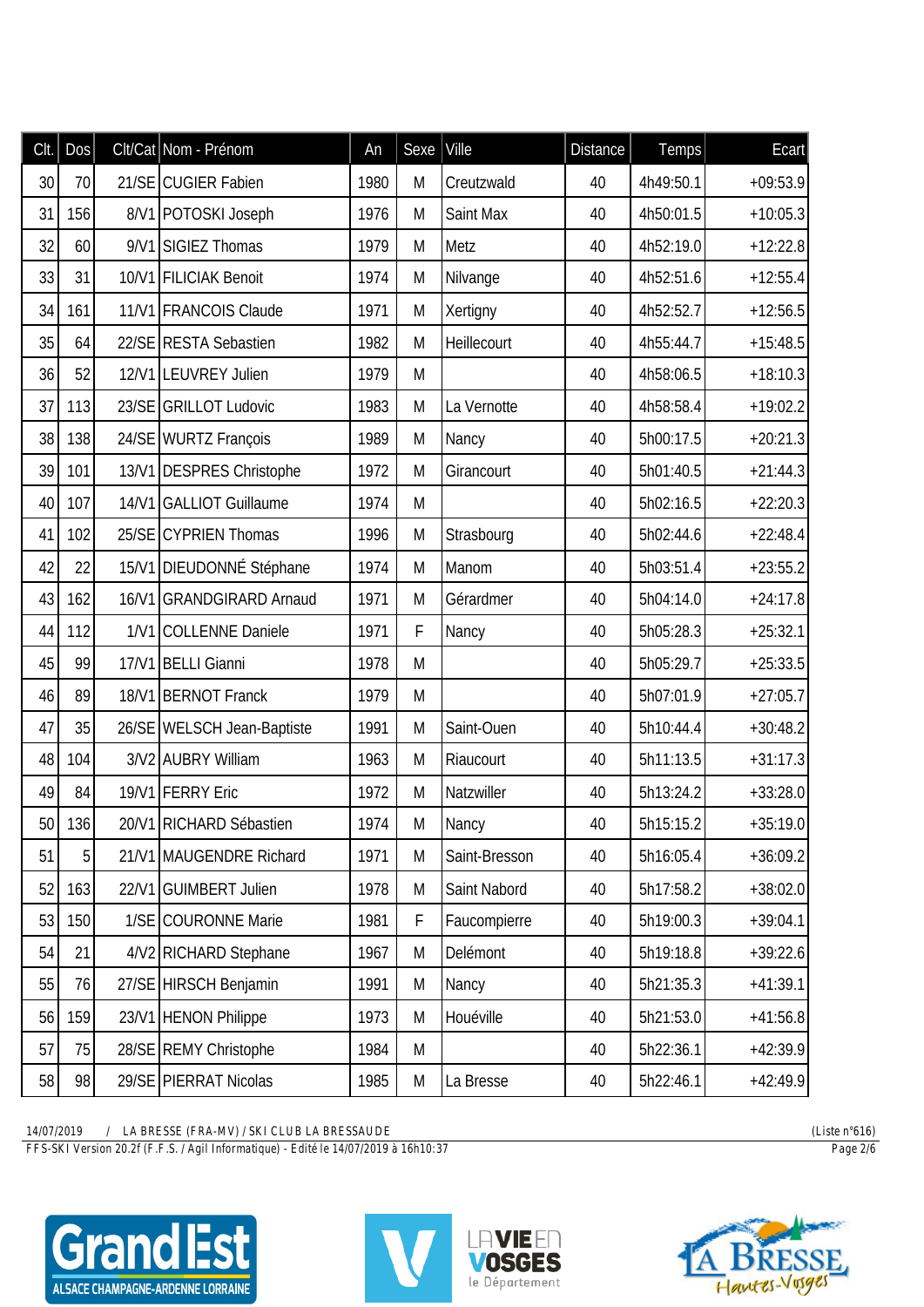| Clt. | Dos            | Clt/Cat Nom - Prénom     | An   | Sexe | Ville              | <b>Distance</b> | <b>Temps</b> | Ecart      |
|------|----------------|--------------------------|------|------|--------------------|-----------------|--------------|------------|
| 59   | 146            | 30/SE CROZAT Hervé       | 1981 | M    |                    | 40              | 5h23:26.8    | $+43:30.6$ |
| 60   | 147            | 5/V2 LORENZ Didier       | 1966 | M    | Heillecourt        | 40              | 5h23:53.6    | $+43:57.4$ |
| 61   | 87             | 6/V2 RAUCH Jean Marie    | 1962 | M    | Montigny Les       | 40              | 5h24:13.7    | $+44:17.5$ |
| 62   | 128            | 2/SE GOEURY Jessica      | 1985 | F    |                    | 40              | 5h24:42.1    | $+44:45.9$ |
| 63   | 16             | 24/V1 GUENOT Laurent     | 1972 | M    | Golbey             | 40              | 5h24:45.8    | $+44:49.6$ |
| 64   | 132            | 25/V1 BENZADA Boris      | 1978 | M    | Remiremont         | 40              | 5h24:58.5    | $+45:02.3$ |
| 65   | 42             | 3/SE BOUCHET Celine      | 1980 | F    | Molinchart         | 40              | 5h26:01.3    | $+46:05.1$ |
| 66   | 41             | 26/V1 DAVID Nicolas      | 1974 | M    | Laon               | 40              | 5h26:02.2    | $+46:06.0$ |
| 67   | 92             | 31/SE WOLTRAGER Alexis   | 1988 | M    | Villers-sous-Prény | 40              | 5h26:05.6    | $+46:09.4$ |
| 68   | 154            | 32/SE VOGEL Mickael      | 1991 | M    | Carspach           | 40              | 5h26:29.5    | $+46:33.3$ |
| 69   | 69             | 1/ES RICHALET Baptiste   | 1998 | M    | Humbécourt         | 40              | 5h27:21.5    | $+47:25.3$ |
| 70   | 15             | 27/V1 FIEY Sebastien     | 1976 | M    | <b>Bailleul</b>    | 40              | 5h31:19.0    | $+51:22.8$ |
| 71   | 97             | 28/V1 LOUIS Manuel       | 1972 | M    | Uriménil           | 40              | 5h32:28.5    | $+52:32.3$ |
| 72   | 139            | 29/V1 MULLER Jacques     | 1972 | M    | Metz               | 40              | 5h32:39.1    | $+52:42.9$ |
| 73   | 130            | 1/V3 COLIN Rene          | 1958 | M    | La Bresse          | 40              | 5h33:09.2    | $+53:13.0$ |
| 74   | 6 <sup>1</sup> | 33/SE TORINIERE Johan    | 1984 | M    | Saint-Max          | 40              | 5h35:45.9    | $+55:49.7$ |
| 75   | 25             | 30/V1 PLANET Emmanuel    | 1970 | M    |                    | 40              | 5h39:45.2    | $+59:49.0$ |
| 76   | 30             | 34/SE MARTIN Nils        | 1987 | M    | Wittersdorf        | 40              | 5h41:18.3    | $+01:22.1$ |
| 77   | 13             | 2/ES NEVERS Louis        | 1998 | M    | Saint-Germain      | 40              | 5h41:26.6    | $+01:30.4$ |
| 78   | 151            | 35/SE GUEHRAR Stéphane   | 1981 | M    | Team Les Perles    | 40              | 5h42:14.1    | $+02:17.9$ |
| 79   | 152            | 36/SE KROMMENACKER Brice | 1981 | M    | Team Les Perles    | 40              | 5h42:15.1    | $+02:18.9$ |
| 80   | $\overline{7}$ | 37/SE DUFOUR Vincent     | 1989 | M    | Metz               | 40              | 5h42:46.1    | $+02:49.9$ |
| 81   | 114            | 31/V1 ABOUDOU Tarek      | 1978 | M    |                    | 40              | 5h49:00.3    | $+09:04.1$ |
| 82   | 88             | 32/V1 L HUILLIER Cedric  | 1979 | M    | Rochesson          | 40              | 5h49:14.9    | $+09:18.7$ |
| 83   | 143            | 33/V1 FAURIAT José       | 1978 | M    | Ostwald            | 40              | 5h49:15.9    | $+09:19.7$ |
| 84   | 96             | 38/SE MANGIN Damien      | 1981 | M    | Uriménil           | 40              | 5h49:55.1    | $+09:58.9$ |
| 85   | 40             | 34/V1 DEWULF Fabien      | 1977 | M    |                    | 40              | 5h50:25.2    | $+10:29.0$ |
| 86   | 133            | 35/V1 MANSOURI Nacer     | 1979 | M    | Nancy              | 40              | 5h50:37.0    | $+10:40.8$ |
| 87   | 134            | 39/SE LASNIER Nicolas    | 1980 | M    | Pont-à-Mousson     | 40              | 5h50:40.3    | $+10:44.1$ |

*FFS-SKI Version 20.2f (F.F.S. / Agil Informatique) - Edité le 14/07/2019 à 16h10:37 Page 3/6*





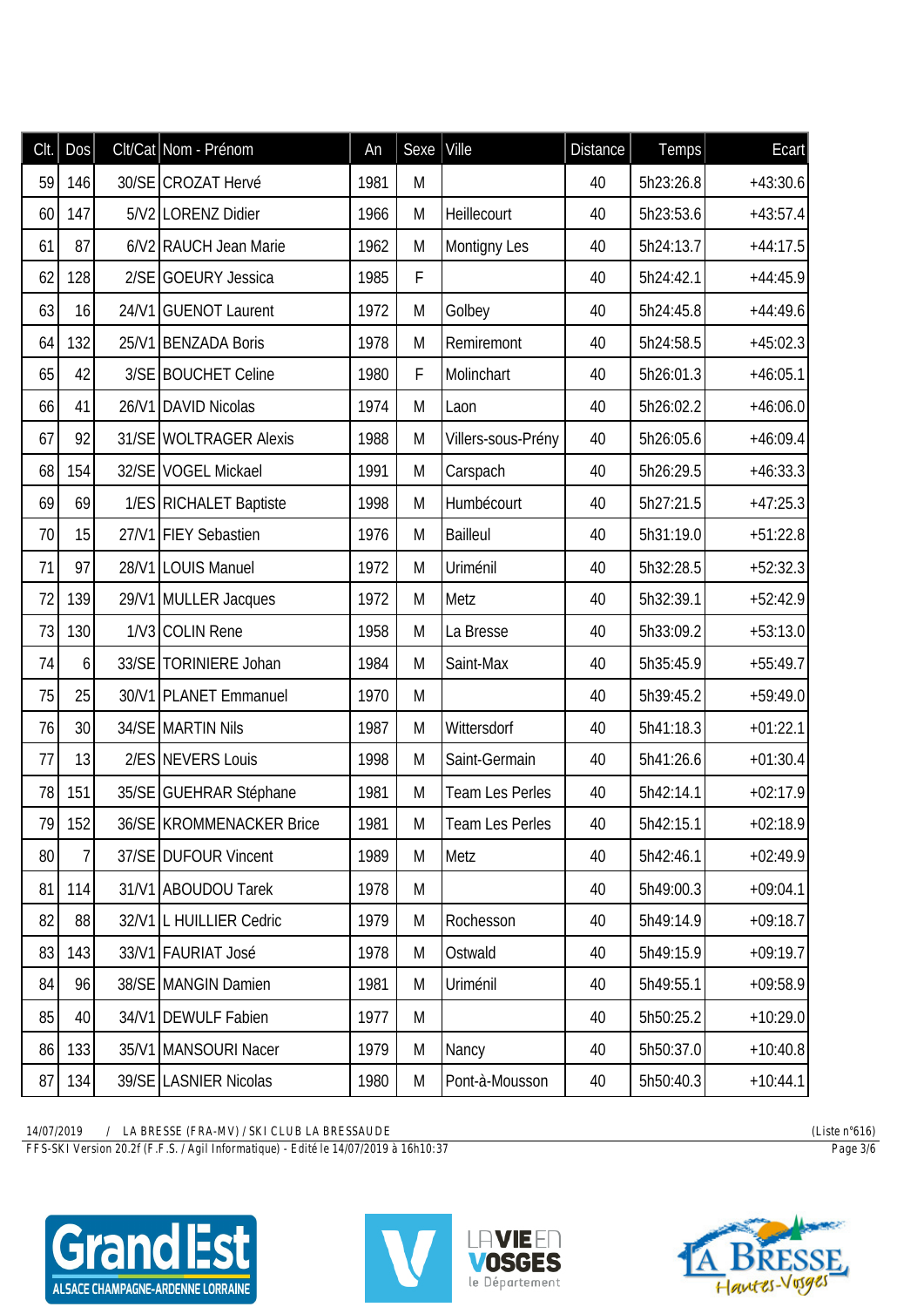| CIt. | Dos             | Clt/Cat Nom - Prénom       | An   | Sexe | Ville           | <b>Distance</b> | Temps     | Ecart      |
|------|-----------------|----------------------------|------|------|-----------------|-----------------|-----------|------------|
| 88   | 110             | 36/V1 BRAYE Geoffrey       | 1975 | M    | Méaulte         | 40              | 5h50:58.9 | $+11:02.7$ |
| 89   | 20 <sup>°</sup> | 37/V1 WALT Jérémy          | 1978 | M    | Betschdorf      | 40              | 5h51:19.4 | $+11:23.2$ |
| 90   | 53              | 40/SE BOUILLIER Remi       | 1985 | M    | Épinal          | 40              | 5h55:15.1 | $+15:18.9$ |
| 91   | 140             | 41/SE LABBE Nicolas        | 1981 | M    | Hettange-Grande | 40              | 5h57:30.9 | $+17:34.7$ |
| 92   | 27              | 3/ES DELINCHANT Alexis     | 1998 | M    | Gye             | 40              | 5h59:47.3 | $+19:51.1$ |
| 93   | 160             | 38/V1 HENRY Cédric         | 1976 | M    | Xertigny        | 40              | 5h59:53.1 | $+19:56.9$ |
| 94   | 14              | 2/V3 CANTUS Michel         | 1952 | M    | <b>Buhl</b>     | 40              | 6h01:14.5 | $+21:18.3$ |
| 95   | 44              | 39/V1 CELOIU Manuel        | 1974 | M    | Strassen        | 40              | 6h03:13.8 | $+23:17.6$ |
| 96   | 10              | 42/SE LOPPE Kevin          | 1994 | M    | Nancy           | 40              | 6h04:21.0 | $+24:24.8$ |
| 97   | 145             | 7/V2 LEROY Maurice-Henri   | 1966 | M    | Courchelettes   | 40              | 6h04:21.9 | $+24:25.7$ |
| 98   | 158             | 43/SE LENHARDT Marc        | 1985 | M    | Hayange         | 40              | 6h04:22.9 | $+24:26.7$ |
| 99   | 94              | 3/V3 LECONTE Jean-Marie    | 1957 | M    |                 | 40              | 6h04:40.8 | $+24:44.6$ |
| 100  | 148             | 40/V1 WAGNER Alain         | 1970 | M    | Thionville      | 40              | 6h07:18.0 | $+27:21.8$ |
| 101  | 142             | 4/SE MICHAUX Wivine        | 1981 | F    | Paliseul        | 40              | 6h07:40.3 | $+27:44.1$ |
| 102  | 67              | 5/SE PERNEL Marlène        | 1980 | F    | Pont-à-Mousson  | 40              | 6h08:04.1 | $+28:07.9$ |
| 103  | 58              | 8/V2 CASTELLANE Yves       | 1964 | M    | Heillecourt     | 40              | 6h09:19.6 | $+29:23.4$ |
| 104  | 129             | 2/V1 WILLETTE Jeanne       | 1975 | F    | Thionville      | 40              | 6h15:22.5 | $+35:26.3$ |
| 105  | $\overline{2}$  | 44/SE LULEWICZ Bastien     | 1991 | M    | Mennecy         | 40              | 6h15:28.5 | $+35:32.3$ |
| 106  | 93              | 9/V2 SCHMIDT Yves          | 1967 | M    |                 | 40              | 6h16:14.7 | $+36:18.5$ |
| 107  | 43              | 45/SE BEVILLARD Guillaume  | 1983 | M    |                 | 40              | 6h16:19.6 | $+36:23.4$ |
| 108  | 50 <sup>1</sup> | 41/V1   TAUPIN Herve       | 1973 | M    | Remiencourt     | 40              | 6h18:50.1 | $+38:53.9$ |
| 109  | 62              | 46/SE BLOMME Timothy       | 1994 | M    | Newport Beach   | 40              | 6h18:51.8 | $+38:55.6$ |
| 110  | 17              | 42/V1 CAPARROS Benoit      | 1977 | M    | Épinal          | 40              | 6h18:53.2 | $+38:57.0$ |
| 111  | 72              | 43/V1 KNUCHEL Christophe   | 1972 | M    | Wintzenheim     | 40              | 6h20:56.6 | $+41:00.4$ |
| 112  | 24              | 44/V1 DIENER Franck        | 1973 | M    | Rantzwiller     | 40              | 6h21:01.4 | $+41:05.2$ |
| 113  | 71              | 47/SE COLLIGNON Brice      | 1981 | M    |                 | 40              | 6h22:03.0 | $+42:06.8$ |
| 114  | 11              | 10/V2 GOETZ Michel         | 1968 | M    | Oberhausbergen  | 40              | 6h23:07.4 | $+43:11.2$ |
| 115  | 82              | 6/SE BICHAT Hélène         | 1981 | F    | Nancy           | 40              | 6h24:08.8 | $+44:12.6$ |
| 116  | $\overline{3}$  | 11/V2 LULEWICZ Jean-Daniel | 1963 | M    | Montlhéry       | 40              | 6h24:46.7 | $+44:50.5$ |

*FFS-SKI Version 20.2f (F.F.S. / Agil Informatique) - Edité le 14/07/2019 à 16h10:38 Page 4/6*





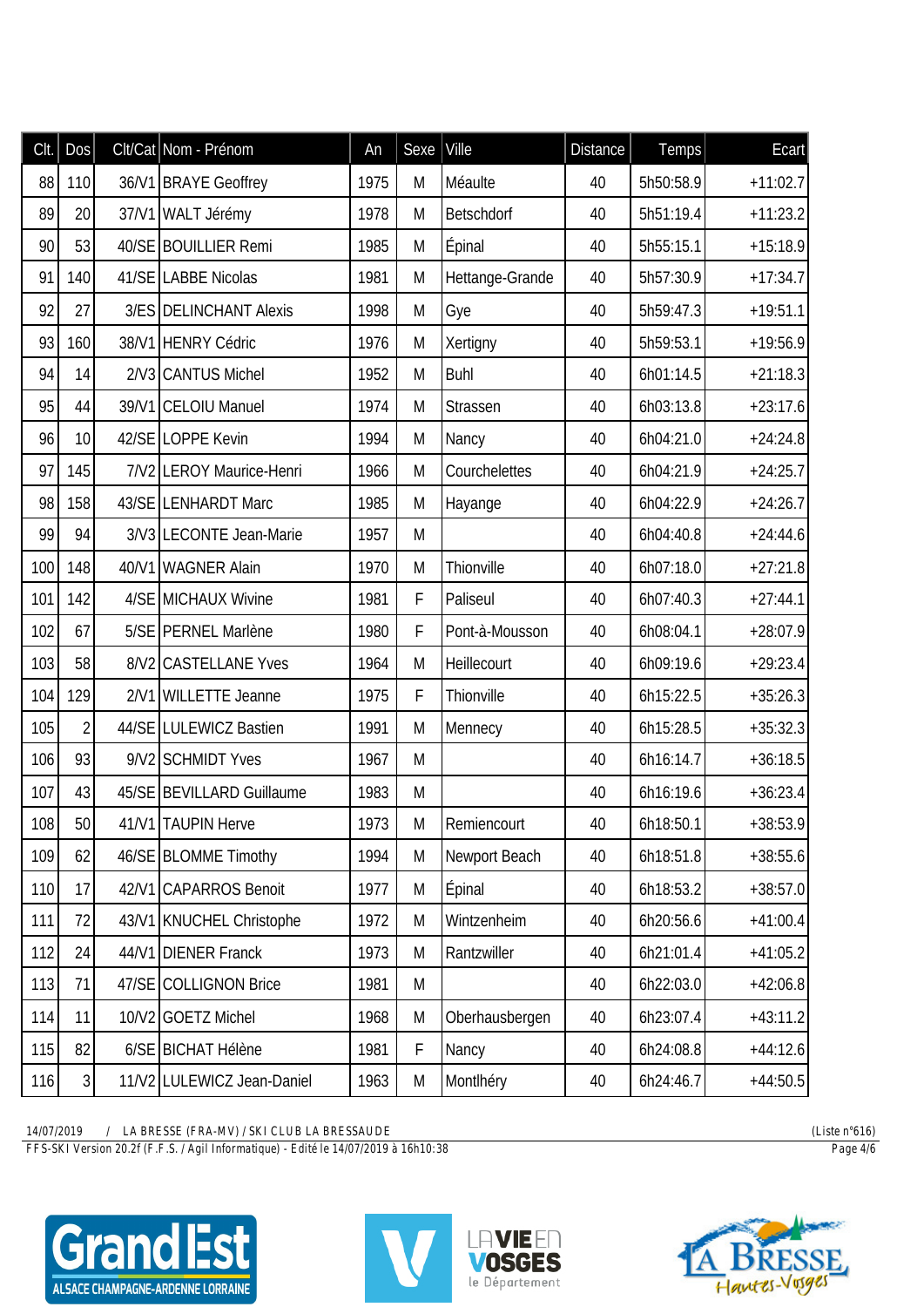| CIt. | Dos | Clt/Cat Nom - Prénom        | An   | Sexe | Ville             | <b>Distance</b> | <b>Temps</b> | Ecart      |
|------|-----|-----------------------------|------|------|-------------------|-----------------|--------------|------------|
| 117  | 37  | 45/V1 NICOLAS Greg          | 1975 | M    | Valbonne          | 40              | 6h26:16.6    | $+46:20.4$ |
| 118  | 79  | 46/V1 MAILLARD Ludovic      | 1976 | M    | Saint-Ouen        | 40              | 6h26:23.2    | $+46:27.0$ |
| 119  | 55  | 3/V1 TARTART Sylvie         | 1971 | F    |                   | 40              | 6h26:30.9    | $+46:34.7$ |
| 120  | 54  | 12/V2 JOSEPH Joel           | 1962 | M    |                   | 40              | 6h26:32.2    | $+46:36.0$ |
| 121  | 116 | 4/V3 CHAMPAGNE Philippe     | 1957 | M    | Gérardmer         | 40              | 6h26:58.1    | $+47:01.9$ |
| 122  | 86  | 5/V3 PIERRAT Jean-Paul      | 1958 | M    | Saint Amé         | 40              | 6h26:59.1    | $+47:02.9$ |
| 123  | 19  | 13/V2 LECALVEZ Ludovic      | 1966 | M    |                   | 40              | 6h27:00.9    | $+47:04.7$ |
| 124  | 77  | 48/SE VILLANOVA Stéphane    | 1982 | M    | Amnéville         | 40              | 6h27:45.8    | $+47:49.6$ |
| 125  | 38  | 47/V1 CHERADAME Romain      | 1974 | M    | Colmar            | 40              | 6h28:07.6    | $+48:11.4$ |
| 126  | 118 | 7/SE QUATTROCCHI Marina     | 1989 | F    | Cernay            | 40              | 6h30:25.1    | $+50:28.9$ |
| 127  | 119 | 49/SE LOETSCHER Matthieu    | 1988 | M    | Cernay            | 40              | 6h30:26.0    | $+50:29.8$ |
| 128  | 59  | 48/V1 WANTZ Stephane        | 1972 | M    | Heiligenberg      | 40              | 6h30:50.9    | $+50:54.7$ |
| 129  | 48  | 49/V1 WAGNER Stephane       | 1971 | M    | Eschau            | 40              | 6h30:52.1    | $+50:55.9$ |
| 130  | 36  | 50/SE DILLENSEGER Alexandre | 1983 | M    | <b>Batilly</b>    | 40              | 6h32:18.5    | $+52:22.3$ |
| 131  | 135 | 51/SE VOUAUX Fabien         | 1988 | M    | Damelevières      | 40              | 6h32:24.9    | $+52:28.7$ |
| 132  | 73  | 50/V1 WIETRICH Alain        | 1975 | M    | Mutzig            | 40              | 6h40:29.1    | $+00:32.9$ |
| 133  | 18  | 1/V2 LECALVEZ Christelle    | 1968 | F    |                   | 40              | 6h41:32.8    | $+01:36.6$ |
| 134  | 100 | 51/V1 CEDRONE Bruno         | 1977 | M    | Orly              | 40              | 6h44:58.3    | $+05:02.1$ |
| 135  | 66  | 52/V1 CRETIN Samuel         | 1972 | M    | Strasbourg        | 40              | 6h47:37.4    | $+07:41.2$ |
| 136  | 39  | 1/ES GUINEBERT Morgane      | 1998 | F    | Wœrth             | 40              | 6h54:33.9    | $+14:37.7$ |
| 137  | 80  | 53/V1   BANGRATZ Philippe   | 1970 | M    | Bilwisheim        | 40              | 6h54:35.2    | $+14:39.0$ |
| 138  | 103 | 52/SE VINCENT Thibault      | 1989 | M    | Rupt-sur-Moselle  | 40              | 6h54:36.5    | $+14:40.3$ |
| 139  | 23  | 54/V1 BERCAND Manuel        | 1973 | M    | Esboz-Brest       | 40              | 6h54:37.6    | $+14:41.4$ |
| 140  | 141 | 53/SE GILLET Philippe       | 1980 | M    | Paliseul          | 40              | 6h56:48.6    | $+16:52.4$ |
| 141  | 115 | 14/V2 BOURQUARD Eric        | 1965 | M    | Remiremont        | 40              | 6h59:40.9    | $+19:44.7$ |
| 142  | 34  | 55/V1 BOURGUIGNON Fabrice   | 1971 | M    | Velle-sur-Moselle | 40              | 7h03:37.4    | $+23:41.2$ |
| 143  | 83  | 56/V1 BISILLIAT Pascal      | 1977 | M    | Illhaeusern       | 40              | 7h07:53.1    | $+27:56.9$ |
| 144  | 32  | 57/V1 DEROCHE Nicolas       | 1972 | M    | Loon-Plage        | 40              | 7h08:01.0    | $+28:04.8$ |
| 145  | 51  | 15/V2 BALLABEN Manu         | 1968 | M    | Saint Amé         | 40              | 7h09:20.2    | $+29:24.0$ |

*FFS-SKI Version 20.2f (F.F.S. / Agil Informatique) - Edité le 14/07/2019 à 16h10:38 Page 5/6*